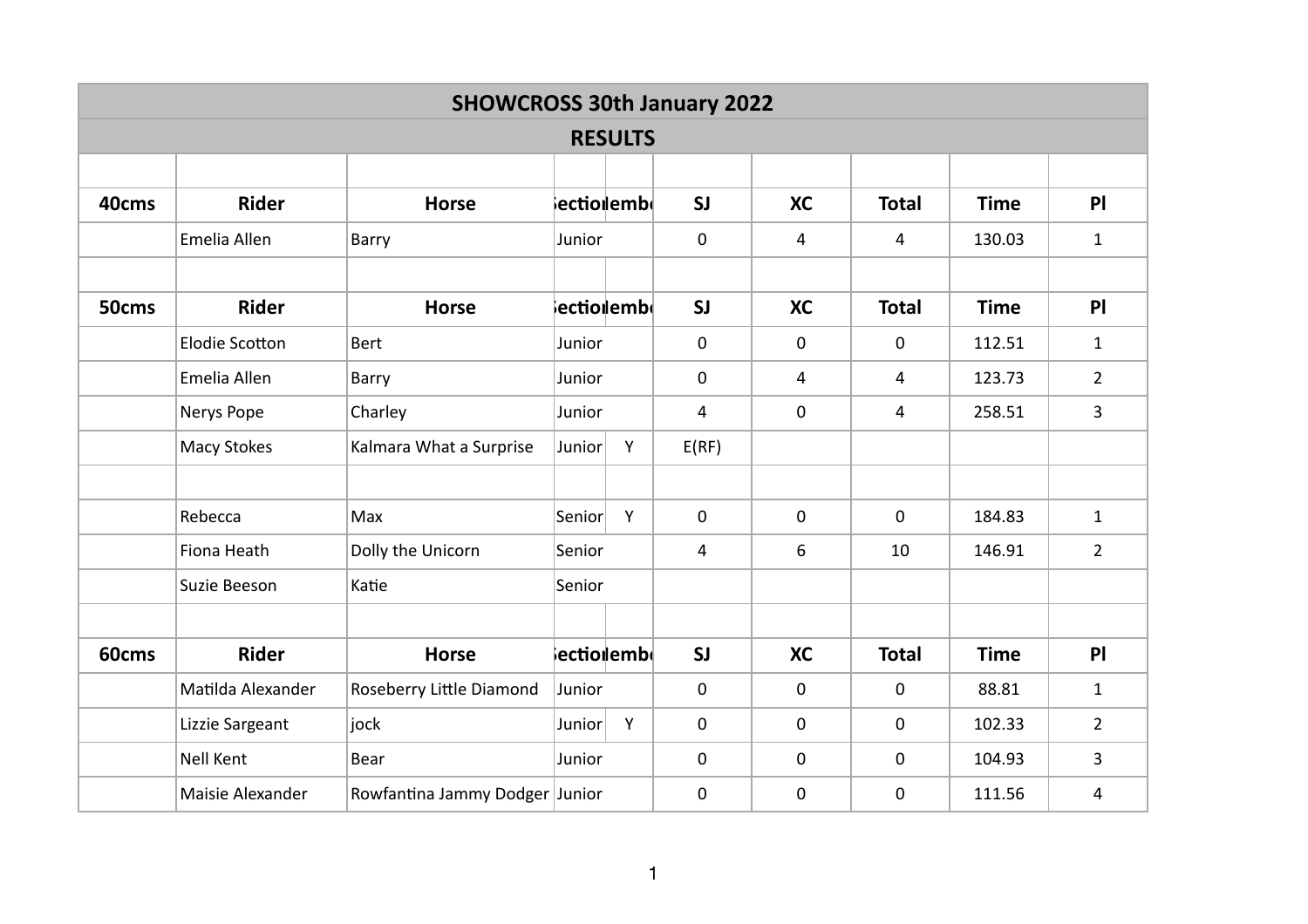| Seb Scotton           | My Barney Rubble        | Junior |   | $\overline{4}$ | $\mathsf{O}\xspace$ | $\overline{4}$           | 107.70         | 5                       |
|-----------------------|-------------------------|--------|---|----------------|---------------------|--------------------------|----------------|-------------------------|
| Tia Tuckley           | Fenice                  | Junior |   | 4              | $\overline{4}$      | 8                        | 121.50         | 6                       |
| <b>Macy Stokes</b>    | Kalmara What a Surprise | Junior | Y | $\overline{4}$ | $\overline{4}$      | 8                        | 124.42         |                         |
| Reeva Mason           | Colne Hawk              | Junior |   | 8              | $\overline{4}$      | 12                       | 150.26         |                         |
| Connie Lloyd          | Haselor Jenny Wren      | Junior |   | 4              | 10                  | 14                       | 155.33         |                         |
| Lizzie Sargeant       | Sinne                   | Junior | Y | $\mathbf 0$    | E(RF)               | $\overline{\phantom{a}}$ | $\blacksquare$ |                         |
|                       |                         |        |   |                |                     |                          |                |                         |
| Chris Crane           | Bonnie                  | Senior | Y | $\mathbf 0$    | $\mathbf 0$         | $\mathbf 0$              | 111.28         | $\mathbf 1$             |
| Kate hardt            | Irish ginger nut        | Senior | Y | $\mathbf 0$    | $\mathsf{O}\xspace$ | $\mathbf 0$              | 117.33         | $\overline{2}$          |
| Sian Mann             | <b>Hatton Petal</b>     | Senior | Y | $\mathbf 0$    | $\pmb{0}$           | $\mathbf 0$              | 124.73         | $\overline{\mathbf{3}}$ |
| Katier Scott          | <b>Miss Buttercup</b>   | Senior | Y | $\mathbf 0$    | $\mathbf 0$         | $\mathbf 0$              | 148.13         | 4                       |
| Sue Stepp             | Penny                   | Senior |   | $\mathbf 0$    | $\overline{4}$      | $\overline{4}$           | 127.18         | 5                       |
| Patsy Pyke            | Southern Fox            | Senior |   | $\mathbf 0$    | $\overline{4}$      | $\overline{4}$           | 129.31         | $\sqrt{6}$              |
| <b>Anne Marshall</b>  | <b>Buzz</b>             | Senior |   | 4              | 10                  | 14                       | 122.6          |                         |
| katie shaw            | amber                   | Senior |   | 4              | 12                  | 16                       | 105.93         |                         |
| Suzie Beeson          | Katie                   | Senior |   |                |                     |                          |                |                         |
| annie rathbone        | Diva De vassy           | Senior |   |                |                     |                          |                |                         |
| Jayne George          | Penpont Brodie          | Senior |   | $\overline{4}$ | E(EOC)              |                          |                |                         |
| <b>Becky Stelling</b> | Marley                  | Senior |   |                |                     |                          |                |                         |
| Penny Cripps          | Caramac                 | Senior |   | 4              | E(RF)               |                          |                |                         |
|                       |                         |        |   |                |                     |                          |                |                         |
|                       |                         |        |   |                |                     |                          |                |                         |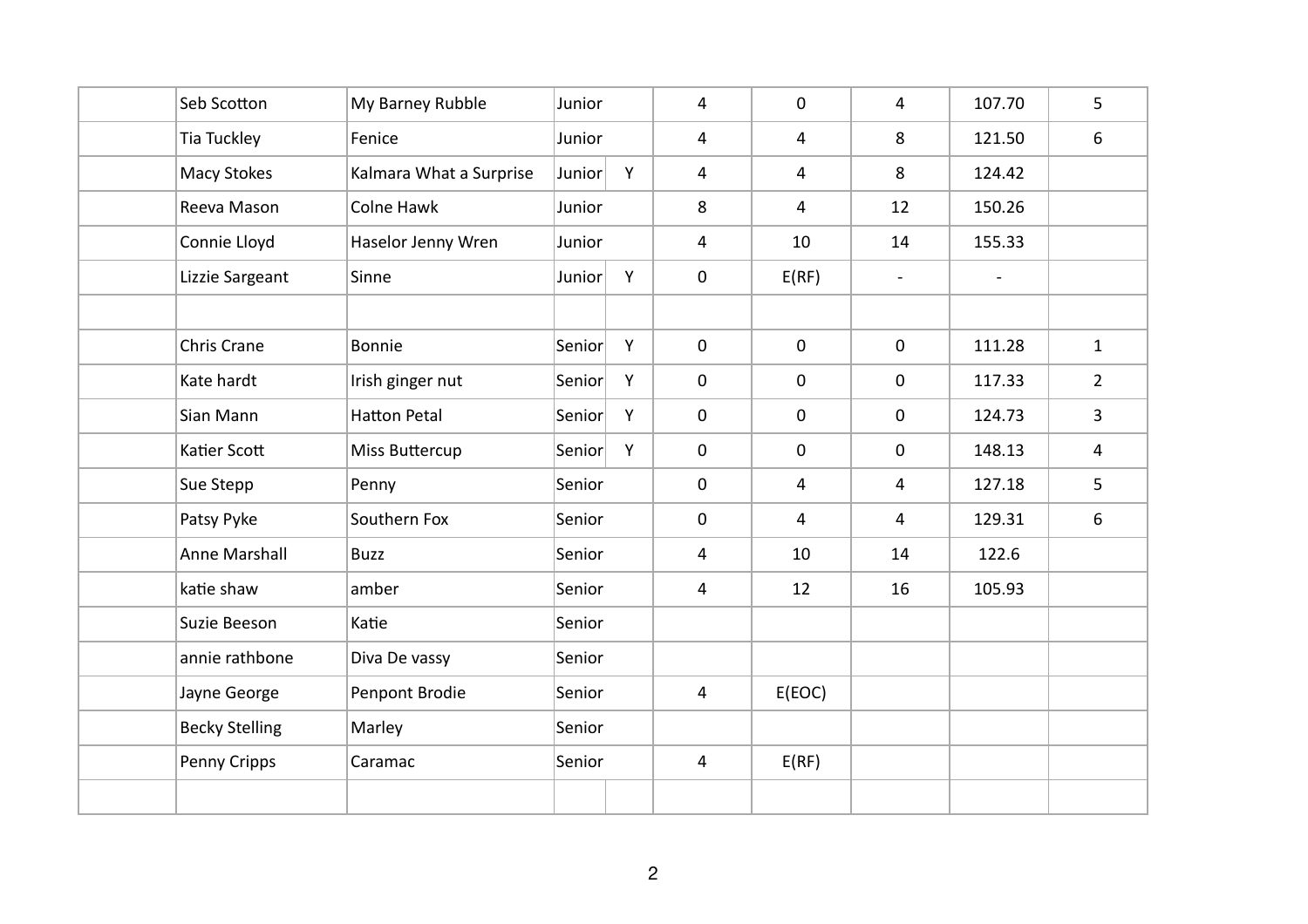| 70cms | <b>Rider</b>             | <b>Horse</b>                 |                        | <b>lectiollembl</b> | SI          | <b>XC</b>           | <b>Total</b> | <b>Time</b> | P              |
|-------|--------------------------|------------------------------|------------------------|---------------------|-------------|---------------------|--------------|-------------|----------------|
|       | Ruby Birchenough         | Alverley Honeysuckle rose    | Junior                 |                     | 0           | E(RF)               |              |             |                |
|       | Connie Lloyd             | Haselor Jenny Wren           | Junior                 |                     | 4           | 12                  | 16           | 143.34      | $\overline{4}$ |
|       | Matilda Alexander        | <b>Glandrine Pied Piper</b>  | Junior                 |                     | 0           | $\mathbf 0$         | $\pmb{0}$    | 91.92       | $1\,$          |
|       | <b>Henry Tomlinson</b>   | <b>Skittle</b>               | <b>Junior</b>          |                     | <b>NS</b>   |                     |              |             |                |
|       | <b>Esmie Timmis</b>      | Misty                        | Junior                 |                     | 0           | $\mathsf{O}\xspace$ | $\pmb{0}$    | 93.5        | $\overline{2}$ |
|       | Lizzie Sargeant          | Sinne                        | Junior                 | Y                   | 4           | $\mathbf 0$         | 4            | 98.83       | $2^{\circ}$    |
|       |                          |                              |                        |                     |             |                     |              |             |                |
|       | Vikki Ferguson           | Alfie                        | Senior                 | Y                   | 0           | $\mathbf 0$         | $\mathbf 0$  | 91.8        | $\mathbf{1}$   |
|       | Vikki Ferguson           | Honey I'm Dun                | $\vert$ Senior $\vert$ | Y                   | $\pmb{0}$   | $\mathbf 0$         | $\pmb{0}$    | 93.51       | $\overline{2}$ |
|       | <b>Karen Divies</b>      | Sisulu                       | Senior                 |                     | 0           | $\boldsymbol{0}$    | $\mathbf 0$  | 105.2       | $\overline{3}$ |
|       | Chris Crane              | Bonnie                       | Senior                 | Y                   | 0           | $\boldsymbol{0}$    | $\mathbf 0$  | 105.53      | 4              |
|       | <b>Lorraine Nicholls</b> | Yolo                         | Senior                 |                     | 0           | $\mathbf 0$         | $\mathbf 0$  | 109         | 5              |
|       | Jenny Hemmings           | Tig                          | Senior                 |                     | 4           | $\mathbf 0$         | 4            | 93.42       | 6              |
|       | Patsy Pyke               | Southern Fox                 | Senior                 |                     | 4           | $\mathbf 0$         | 4            | 98.25       |                |
|       | Jenny Hemmings           | Isla                         | Senior                 |                     | 0           | 4                   | 4            | 116.08      |                |
|       | Sue Stepp                | Penny                        | Senior                 |                     | 8           | $\mathsf{O}\xspace$ | 8            | 112.43      |                |
|       | Sally Tuckley            | Fenice                       | Senior                 | Y                   | 4           | $\overline{4}$      | 8            | 115.71      |                |
|       | Anne Marshall            | <b>Buzz</b>                  | Senior                 |                     | $\mathbf 0$ | 8                   | 8            | 120.23      |                |
|       | Thomas hardt             | Irish oak                    | Senior                 | Y                   | 12          | $\mathbf 0$         | 12           | 116.23      |                |
|       | <b>Becky Eardley</b>     | <b>Hotrock Wicked Humour</b> | Senior                 |                     | W/D         |                     |              |             |                |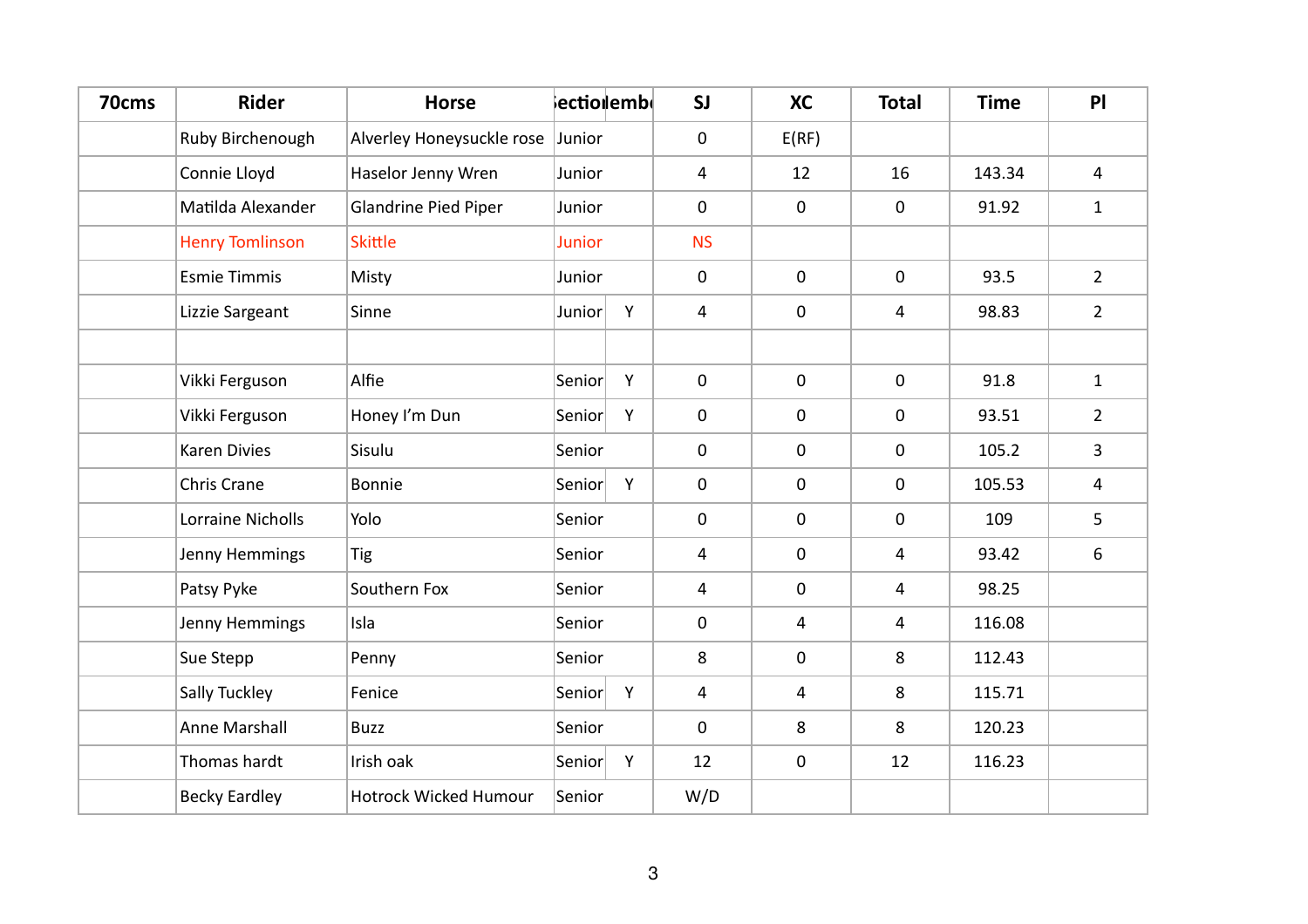|       | annie rathbone       | Diva De vassy             | Senior        |                                     |             |                |                |             |                 |
|-------|----------------------|---------------------------|---------------|-------------------------------------|-------------|----------------|----------------|-------------|-----------------|
|       |                      |                           |               |                                     |             |                |                |             |                 |
| 80cms | <b>Rider</b>         | <b>Horse</b>              |               | $ \mathsf{ecti}$ o $ \mathsf{emb} $ | SI          | <b>XC</b>      | <b>Total</b>   | <b>Time</b> | P               |
|       | Ruby Birchenough     | My sweet merci            | Junior        |                                     | $\mathbf 0$ | $\mathbf 0$    | 0              | 73.48       | $\mathbf{1}$    |
|       | Chloe Sharman        | Westmount leah            | Junior        |                                     | $\mathbf 0$ | $\mathbf 0$    | 0              | 94.53       | $\overline{2}$  |
|       | Ella Farrell         | The Brewer                | Junior        |                                     | $\mathbf 0$ | $\pmb{0}$      | $\mathbf 0$    | 101.33      | $\overline{3}$  |
|       | Darcy Shaw           | Swffryd Tomos             | Junior        |                                     | $\mathbf 0$ | $\mathbf 0$    | $\mathbf 0$    | 103.43      | 4               |
|       | Darcy Shaw           | Fionn's Furey             | Junior        |                                     | $\mathbf 0$ | $\mathbf 0$    | 0              | 104.21      | $5\overline{)}$ |
|       | <b>Esmie Timmis</b>  | Misty                     | Junior        |                                     | 4           | $\mathbf 0$    | $\overline{4}$ | 78.8        | 6               |
|       | William Gaff         | Gotaway                   | Senior        |                                     | 4           | $\mathbf 0$    | $\overline{4}$ | 92.18       |                 |
|       | Isabel Harper davies | Annisbrook charley        | Junior        |                                     | $\mathbf 0$ | $\overline{4}$ | $\overline{4}$ | 114.03      |                 |
|       | Hannah Parton        | Flynn                     | Junior        | Y                                   | $\mathbf 0$ | 8              | 8              | 122.63      |                 |
|       | Libby pace           | Lehanagh star             | Junior        |                                     | 4           | 8              | 12             | 107.86      |                 |
|       | Amanda Price         | Storm                     | Senior        |                                     |             |                |                |             |                 |
|       | Michelle Offen       | Jesse                     | <b>Senior</b> |                                     |             |                |                |             |                 |
|       | Diane Bowen          | Indy                      | Senior        |                                     |             |                |                |             |                 |
|       | Amanda Price         | Chance                    | Senior        |                                     |             |                |                |             |                 |
|       |                      |                           |               |                                     |             |                |                |             |                 |
| 90cms | <b>Rider</b>         | <b>Horse</b>              |               | ectiolembl                          | SI          | <b>XC</b>      | <b>Total</b>   | <b>Time</b> | P               |
|       | Ruby Birchenough     | Alverley honeysuckle rose | Junior        |                                     | $\mathbf 0$ | $\mathbf 0$    | $\mathbf 0$    | 72.74       | $\mathbf{1}$    |
|       | Chloe Sharman        | Westmount Leah            | Junior        |                                     | $\mathbf 0$ | 0              | $\mathbf 0$    | 84.76       | $\overline{2}$  |